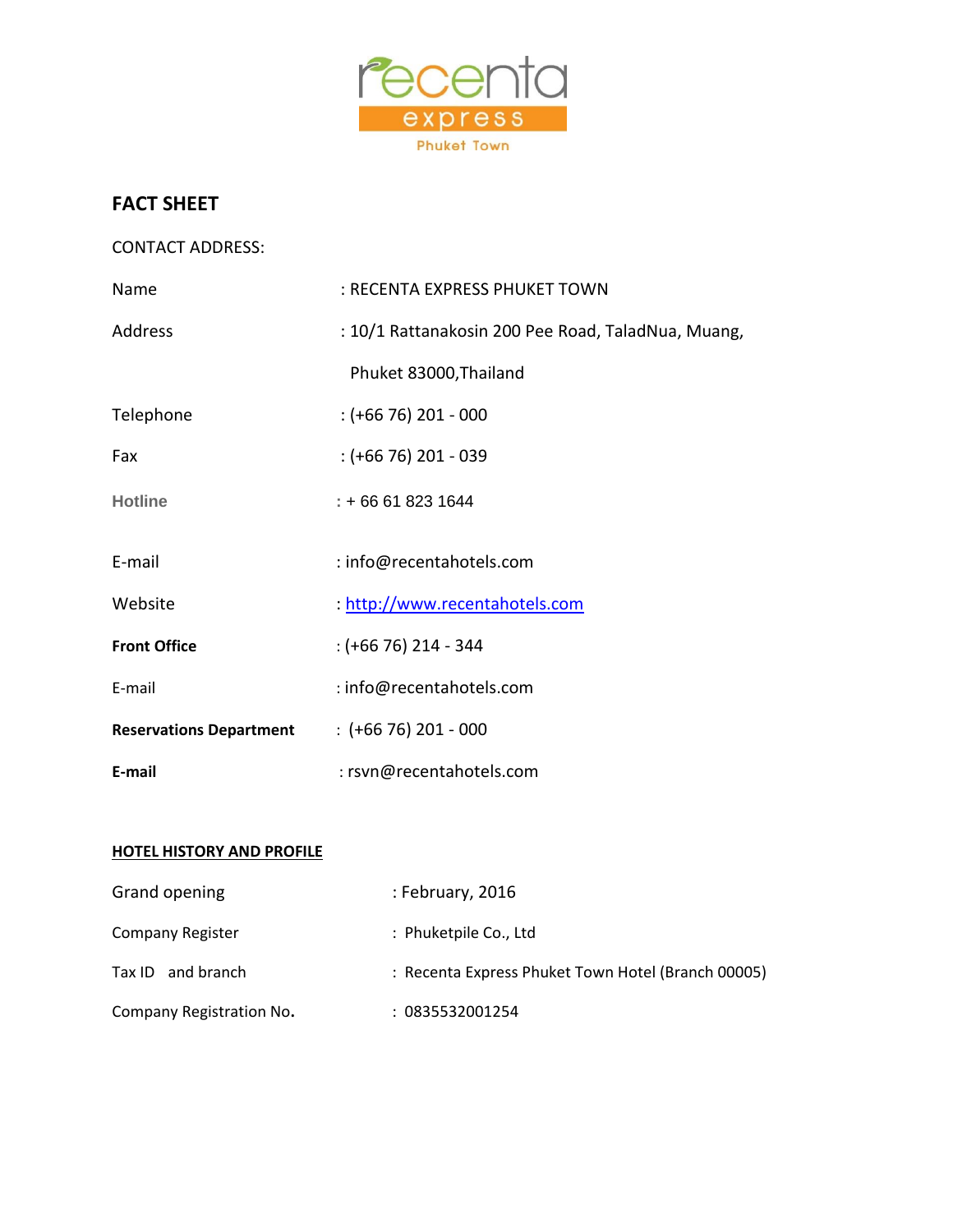

#### **FINANCIAL INFORMATION:**

| For account inquiries please contact | : Ms. Supaporn Chaisri - Chief Accountant           |  |  |
|--------------------------------------|-----------------------------------------------------|--|--|
| Direct telephone                     | $:(+6676)$ 201 - 000                                |  |  |
| Direct fax                           | $:(+6676)$ 201 - 039                                |  |  |
| E-mail                               | : ca@recentahotels.com                              |  |  |
| <b>Phuket Bank Account Details</b>   |                                                     |  |  |
| Account name                         | : Phuketpile Co., Ltd                               |  |  |
| <b>Account Type</b>                  | : Saving                                            |  |  |
| <b>Account Number</b>                | $:007 - 1 - 36597 - 2$                              |  |  |
| <b>Bank</b>                          | : Kasikorn Bank, Phuket Branch, Muang, Phuket 83000 |  |  |
| Swift Code                           | : KASITHBK                                          |  |  |

By cheque : please cross the cheque to account payee to Account name: Phuketpile Co., Ltd.

Credit cards accepted : Visa, Master, Amex, JCB, Union Pay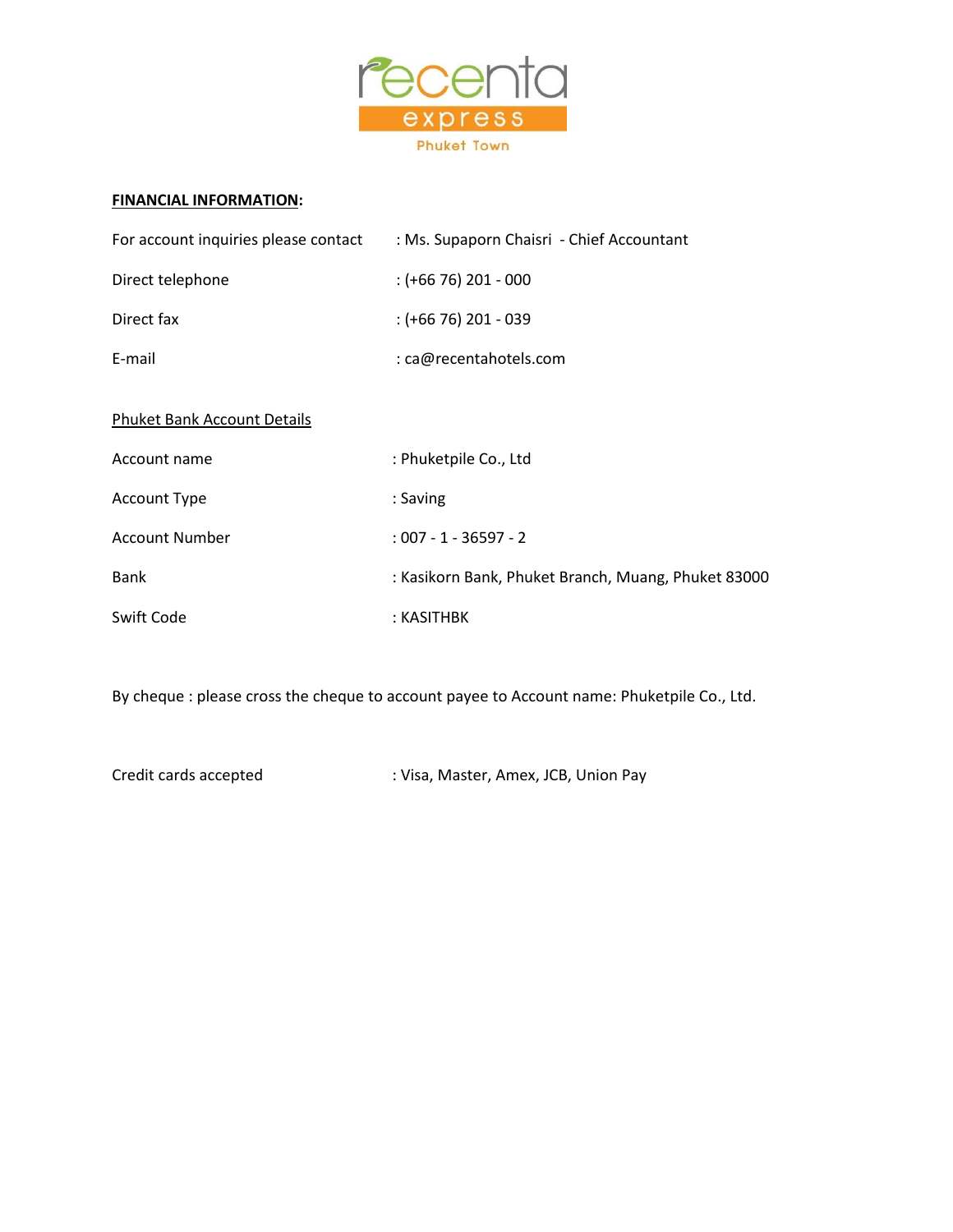

# **LOCATION :**

**Recenta Express** is strategically located at the heart of the lively and **culturally rich** Phuket Town. Just less than an hour away from Phuket International Airport, **Recenta Express** serves as your gateway to the famous entertainment centers such as

- FantaSea, Cabarets
- Siam Niramit
- Phuket Zoo.

# **Ideal for the adventuresome, Phuket Town serves as a haven for outdoor activities such as**

- Horseback riding, firing at the shooting range,
- Golf (four 18 hole courses)
- Go-Kart racing
- Diving, fishing
- Bungee jumping, laser combat
- ATV. Phuket town
- Cradles magnificent temples
- Museums
- Morgan Village
- The historic Sino-Portuguese Buildings
- The picturesque Andaman
- Shopping is fun with the surrounding shopping centers such as Duty Free, Central Festival, weekend market, Big-C Supercenter, Makro, Index Living mall, Tesco Lotus, S.B. Furniture, Home Works and many more.
- Capture a panoramic view of Phuket Town at the well-known Khao Rang (Rang Hill)
- The famous islands of Phi-phi, Similan, Racha, James Bond, Kai and Phanga Bay are also accessible through ferry boats with departure points around Phuket town.